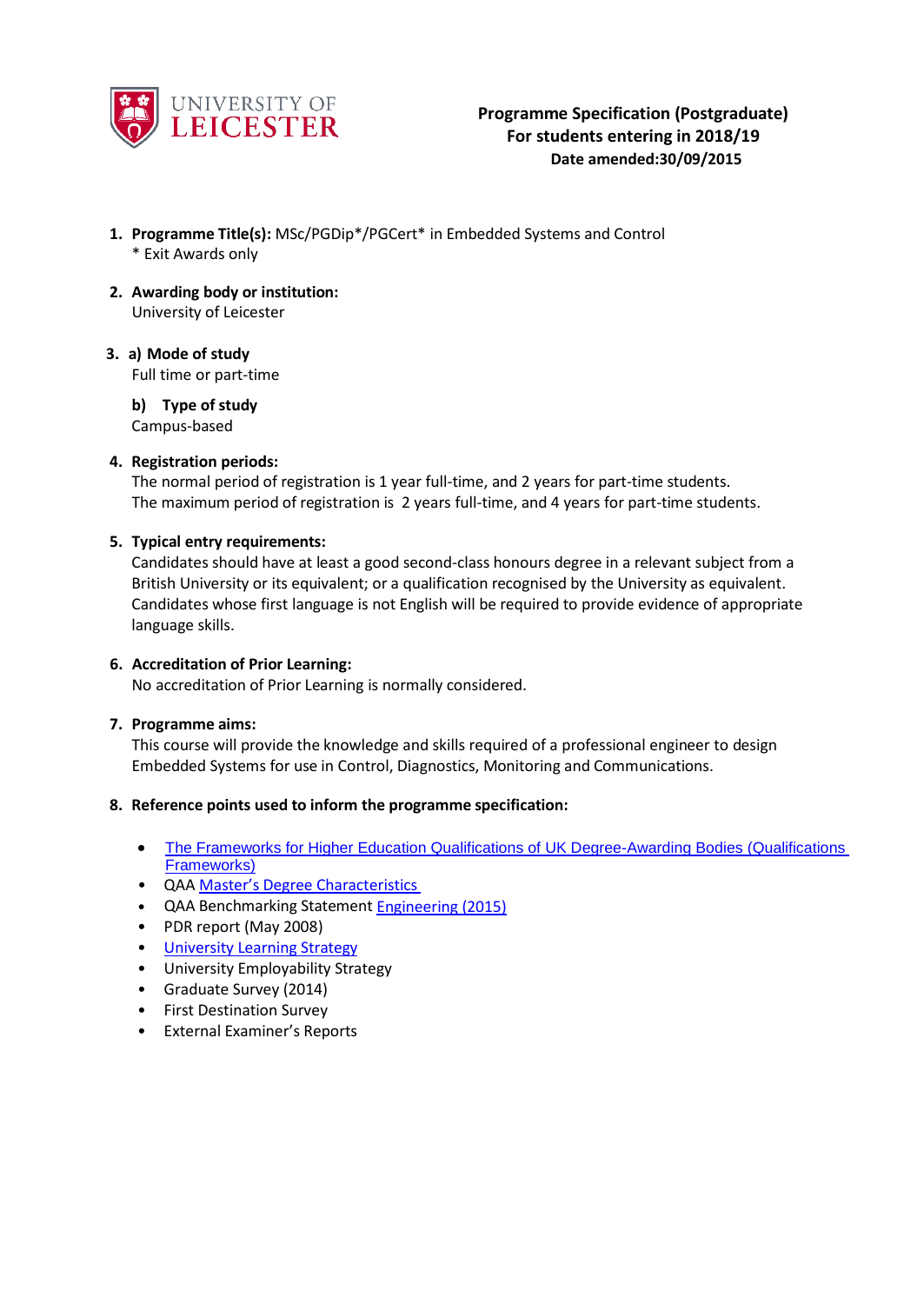# **9. Programme Outcomes:**

| <b>Intended Learning</b>            | <b>Teaching and Learning</b>                                | <b>How Demonstrated?</b>        |  |  |  |  |
|-------------------------------------|-------------------------------------------------------------|---------------------------------|--|--|--|--|
| <b>Outcomes</b>                     | <b>Methods</b>                                              |                                 |  |  |  |  |
| (a) Subject and Professional skills |                                                             |                                 |  |  |  |  |
| Knowledge                           |                                                             |                                 |  |  |  |  |
| State-of-the-art knowledge          | Lectures, Specified reading,                                | Module examinations,            |  |  |  |  |
| in the area of control, digital     | Laboratory classes, Design                                  | Laboratory, design exercise and |  |  |  |  |
| signal processing and               | exercises, Tutorials                                        | literature review reports, oral |  |  |  |  |
| software design                     |                                                             | presentations, tutorial         |  |  |  |  |
|                                     |                                                             | performance                     |  |  |  |  |
| <b>Concepts</b>                     |                                                             |                                 |  |  |  |  |
| Linear and nonlinear robust         | Lectures, Practical classes,                                | Module examinations,            |  |  |  |  |
| control paradigms, software         | <b>Tutorials</b>                                            | Laboratory, design exercise and |  |  |  |  |
| engineering and C++ applied         |                                                             | literature review reports, oral |  |  |  |  |
| to real-time-systems, digital       |                                                             | presentations, tutorial         |  |  |  |  |
| signal processing and               |                                                             |                                 |  |  |  |  |
| hardware interfacing.               |                                                             |                                 |  |  |  |  |
|                                     | <b>Techniques</b>                                           |                                 |  |  |  |  |
| State-of-the-art design and         | Laboratory classes, Individual                              | Laboratory and design exercise  |  |  |  |  |
| simulation software for             | Project and module design                                   | reports, module design exercise |  |  |  |  |
| control system design and           | exercise supervision, Practical                             | assessment, Individual Project  |  |  |  |  |
| off-line signal processing,         | demonstrations, Lectures                                    | progress and report, Module     |  |  |  |  |
| and scheduling for real-time        |                                                             | examinations                    |  |  |  |  |
| implementation                      |                                                             |                                 |  |  |  |  |
| Critical appraisal of results.      | <b>Critical analysis</b><br>Laboratory, design exercise and | Laboratory, module design       |  |  |  |  |
| Critical review of literature       | project supervision                                         | exercise and literature review  |  |  |  |  |
|                                     |                                                             | reports, Project progress and   |  |  |  |  |
|                                     |                                                             | report                          |  |  |  |  |
|                                     | <b>Presentation</b>                                         |                                 |  |  |  |  |
| Presentation of scientific          | Tutorials, Module seminars,                                 | Module presentations,           |  |  |  |  |
| results, Participation in           | Laboratory classes, module                                  | Laboratory, module design       |  |  |  |  |
| scientific discussion               | design exercise supervision,                                | exercise and Individual project |  |  |  |  |
|                                     | Project supervision                                         | report                          |  |  |  |  |
|                                     | <b>Appraisal of evidence</b>                                |                                 |  |  |  |  |
| Experimental methods,               | Lectures, Laboratory classes,                               | Written examinations,           |  |  |  |  |
| Project design                      | Project supervision                                         | laboratory and design exercise  |  |  |  |  |
|                                     |                                                             | reports, Project reports        |  |  |  |  |
| (b) Transferable skills             |                                                             |                                 |  |  |  |  |
|                                     | <b>Research skills</b>                                      |                                 |  |  |  |  |
| Literature review,                  | Tutorials, lectures, Laboratory                             | Module design exercise reports  |  |  |  |  |
| Experimental design,                | classes, module design exercise                             | and oral presentations, Course  |  |  |  |  |
| Laboratory skills, Data             | work, Project supervision                                   | work, Individual project report |  |  |  |  |
| analysis                            | meetings                                                    |                                 |  |  |  |  |
| <b>Communication skills</b>         |                                                             |                                 |  |  |  |  |
| Report writing, Scientific          | Project supervision meetings,                               | Laboratory, design exercise and |  |  |  |  |
| Communication                       | laboratory and design exercise                              | literature review reports,      |  |  |  |  |
|                                     | classes, Tutorials                                          | Individual project report       |  |  |  |  |
| Data presentation                   |                                                             |                                 |  |  |  |  |
| IT, Analytical and graphical        | Project supervision meetings,                               | Seminars, Course work reports,  |  |  |  |  |
| methods, CAD drawings,              | course work (laboratories,                                  | Project reports, Module         |  |  |  |  |
| <b>Statistics</b>                   | module design exercises)                                    | examinations                    |  |  |  |  |
|                                     | <b>Working relationships</b>                                |                                 |  |  |  |  |
| Project management,                 | Project supervision meetings,                               | Module design exercise          |  |  |  |  |
| Organization skills, Time           | Group working in modules                                    | assessment, Seminar             |  |  |  |  |
| management, Working in              | (laboratories and design                                    | performance                     |  |  |  |  |
| groups                              | exercises)                                                  |                                 |  |  |  |  |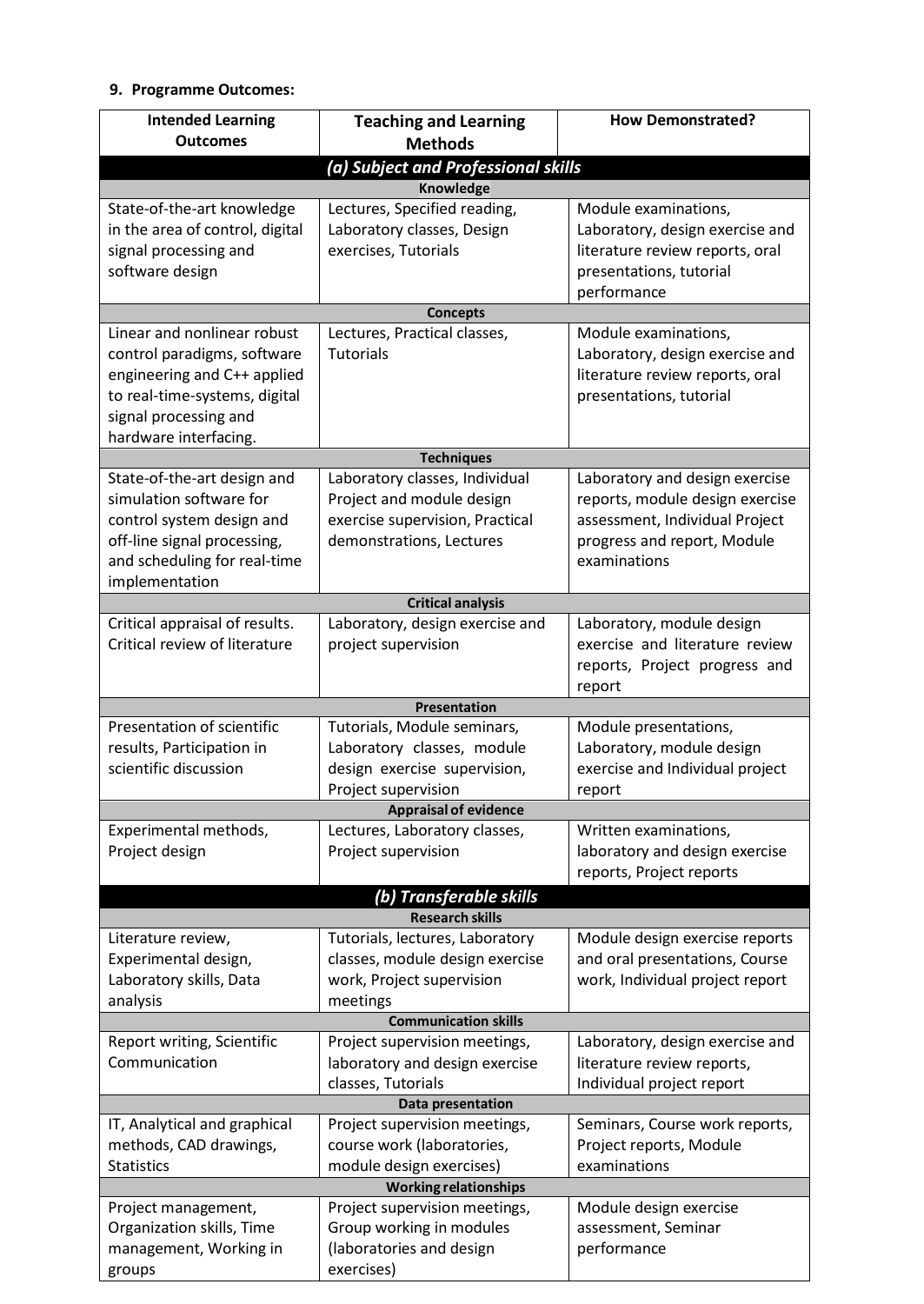| <b>Managing learning</b>      |                                 |                              |  |  |
|-------------------------------|---------------------------------|------------------------------|--|--|
| Study skills, Information     | Tutorials and seminars, Library | Course work, module design   |  |  |
| management, Developing        | and IT skills sessions, project | exercise assessment, project |  |  |
| specialization and interests, | supervision meetings            | assessment                   |  |  |
| Project management            |                                 |                              |  |  |

## **10. Special features:**

This course has been accredited by IET and InstMC for 5 years from the 2014 intake;

## **11. Indications of programme quality:**

The existing MSc programmes run in the Department have constantly received excellent reports from the external examiners.

## **12. Scheme of Assessment**

This programme follows the Scheme of Assessment for Master degree programmes with a structure of 120 credits of taught modules and a project of 60 credits.

See: Senate Regulation 6 governing taught postgraduate programmes <http://www2.le.ac.uk/offices/sas2/regulations/general-regulations-for-taught-programmes>

## **13. Progression points**

Students who fail to progress to the MSc in Embedded Systems and Control project or fail the MSc in Embedded Systems and Control Project will be considered for an interim award based on the taught component of the programme.

See: Senate Regulation 6 governing taught postgraduate programmes <http://www2.le.ac.uk/offices/sas2/regulations/general-regulations-for-taught-programmes>

### **14. Rules relating to re-sits or re-submissions:**

Re-assessment rules for taught postgraduate programmes apply. See: Senate Regulation 6 governing taught postgraduate programmes <http://www2.le.ac.uk/offices/sas2/regulations/general-regulations-for-taught-programmes>

## **15. Additional information** [e.g. timetable for admissions]

### **16 External Examiners**

The details of the External Examiner(s) for this programme and the most recent External Examiners' reports can be found [here.](https://exampapers.le.ac.uk/xmlui/handle/123456789/214)